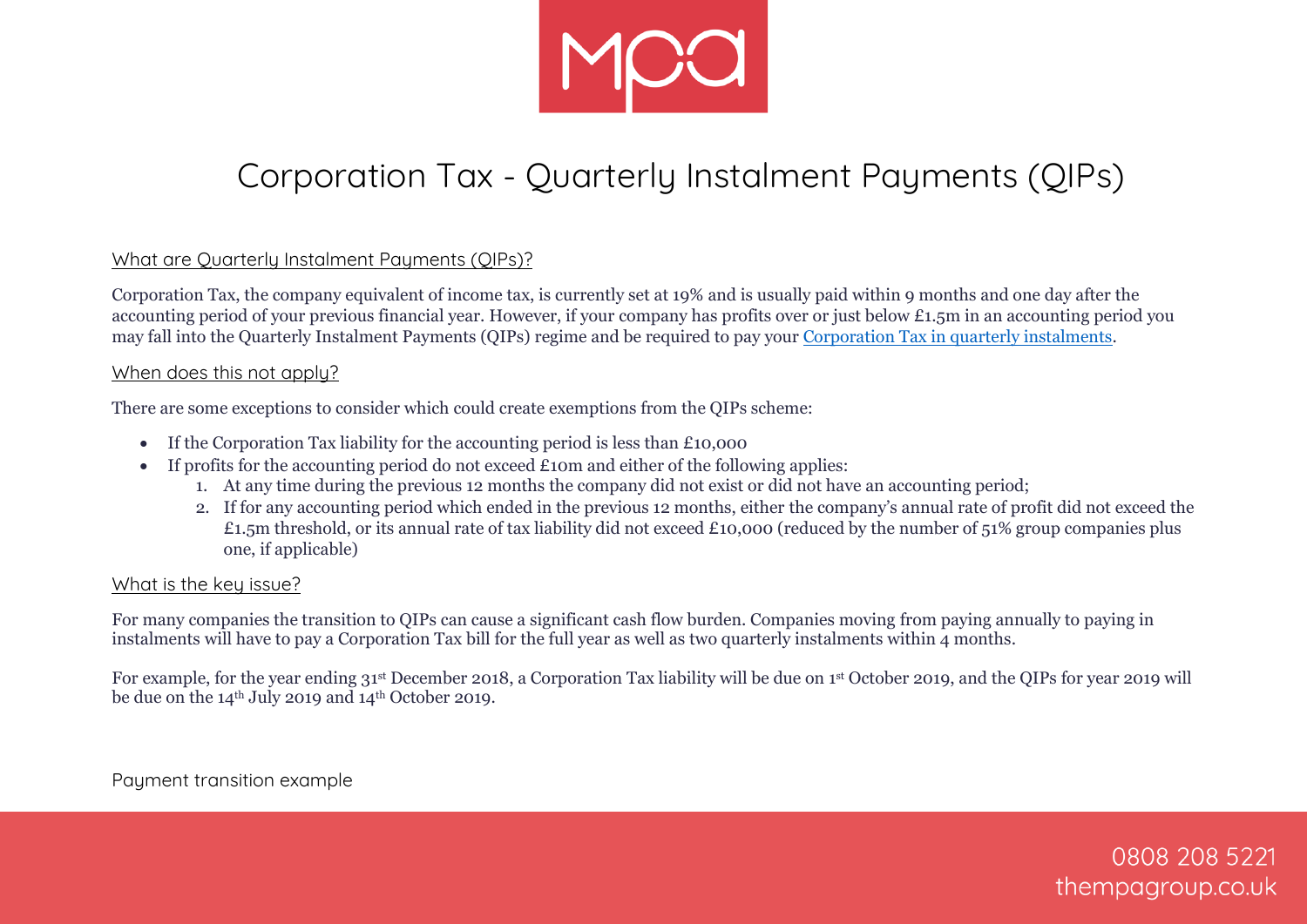



The due date for quarterly payments will be different for companies with an accounting period shorter or longer than 12 months. Failure to pay quarterly instalments on time might result in penalties and / or interest payable.

> 0808 208 5221 thempagroup.co.uk